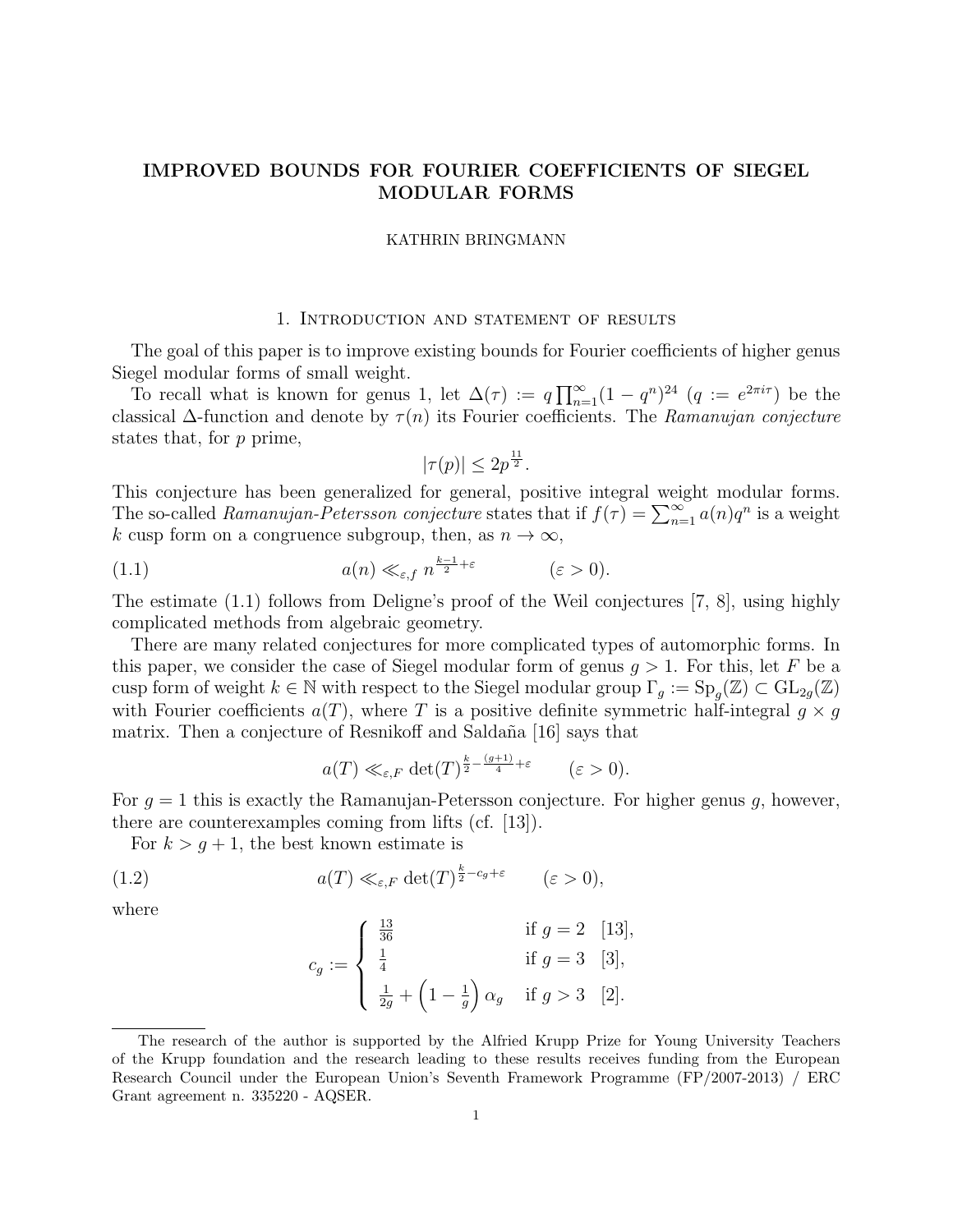Here

(1.3) 
$$
\alpha_g^{-1} := 4(g-1) + 4\left[\frac{g-1}{2}\right] + \frac{2}{g+2}.
$$

In [4] and [5] it was shown that (1.2) still holds for  $k = g + 1$  and  $k = g$ , respectively. Moreover, for  $(g+3)/2 < k < g$ , we have [5]

(1.4) 
$$
a(T) \ll_{\varepsilon, F} \det(T)^{\frac{k}{2} - \left(1 - \frac{1}{g}\right)\alpha_g + \varepsilon}.
$$

In this paper we improve (1.4) and obtain

**Theorem 1.1.** We have for  $g/2 + 1 < k < g$ 

$$
a(T) \ll_{\varepsilon,F} \det(T)^{\frac{k}{2} + \frac{g-k}{2g(g-2)} - \frac{1}{2g} - \left(1 - \frac{1}{g}\right)\alpha_g + \varepsilon}.
$$

Remark. Theorem 1.1 is indeed an improvement since

$$
\frac{g-k}{2g(g-2)} - \frac{1}{2g} < 0.
$$

Our proof follows the idea of [2] using a Jacobi decomposition of Siegel modular forms. Our main achievement is an improved bound for Kloosterman sums.

The paper is organized as follows. In Section 2 we recall basic facts about Jacobi forms and their relation to Siegel modular forms. In Section 3 we bound higher dimensional Kloosterman sums. Section 4 is devoted estimating coefficients of Poincaré series, in Section 5 we then conclude our main theorem.

#### Acknowledgments

The author thanks Winfried Kohnen and Mike Woodbury for comments on an earlier version of this paper. Moreover she thanks the referee for carefully reading the paper and making helpful comments.

### 2. Preliminaries

2.1. Basic facts on Jacobi forms. Here we recall some basic facts about Jacobi cusp forms; for details we refer the reader to [9] and [19]. The Jacobi group  $\Gamma_g^J := SL_2(\mathbb{Z}) \ltimes (\mathbb{Z}^g \times \mathbb{Z}^g)$ acts on  $\mathbb{H} \times \mathbb{C}^g$  in the usual way by  $((\begin{smallmatrix} a & b \\ c & d \end{smallmatrix}) \in SL_2(\mathbb{Z}), (\lambda, \mu) \in \mathbb{Z}^g)$ 

$$
\left(\begin{pmatrix} a & b \\ c & d \end{pmatrix}, (\lambda, \mu)\right) \circ (\tau, z) := \left(\frac{a\tau + b}{c\tau + d}, \frac{z + \lambda\tau + \mu}{c\tau + d}\right).
$$

Note that throughout vectors are viewed as columns unless noted otherwise. Let  $k \in \mathbb{N}$ , m be a positive definite symmetric half-integral  $g \times g$  matrix,  $\gamma = ((\begin{smallmatrix} a & b \\ c & d \end{smallmatrix}), (\lambda, \mu)) \in \Gamma_g^J$ , and  $\phi : \mathbb{H} \times \mathbb{C}^g \to \mathbb{C}$ . Then we define the following *Jacobi slash action* 

$$
\phi|_{k,m}\gamma(\tau,z):=(c\tau+d)^{-k}e\left(-c(c\tau+d)^{-1}m[z+\lambda\tau+\mu]+m[\lambda]\tau+2\lambda^{T}mz\right)\phi(\gamma\circ(\tau,z)),
$$

where  $e(w) := e^{2\pi i w}$  $(\forall w \in \mathbb{C})$ , and where  $A[B] := B^{T}AB$  for matrices A and B of compatible sizes.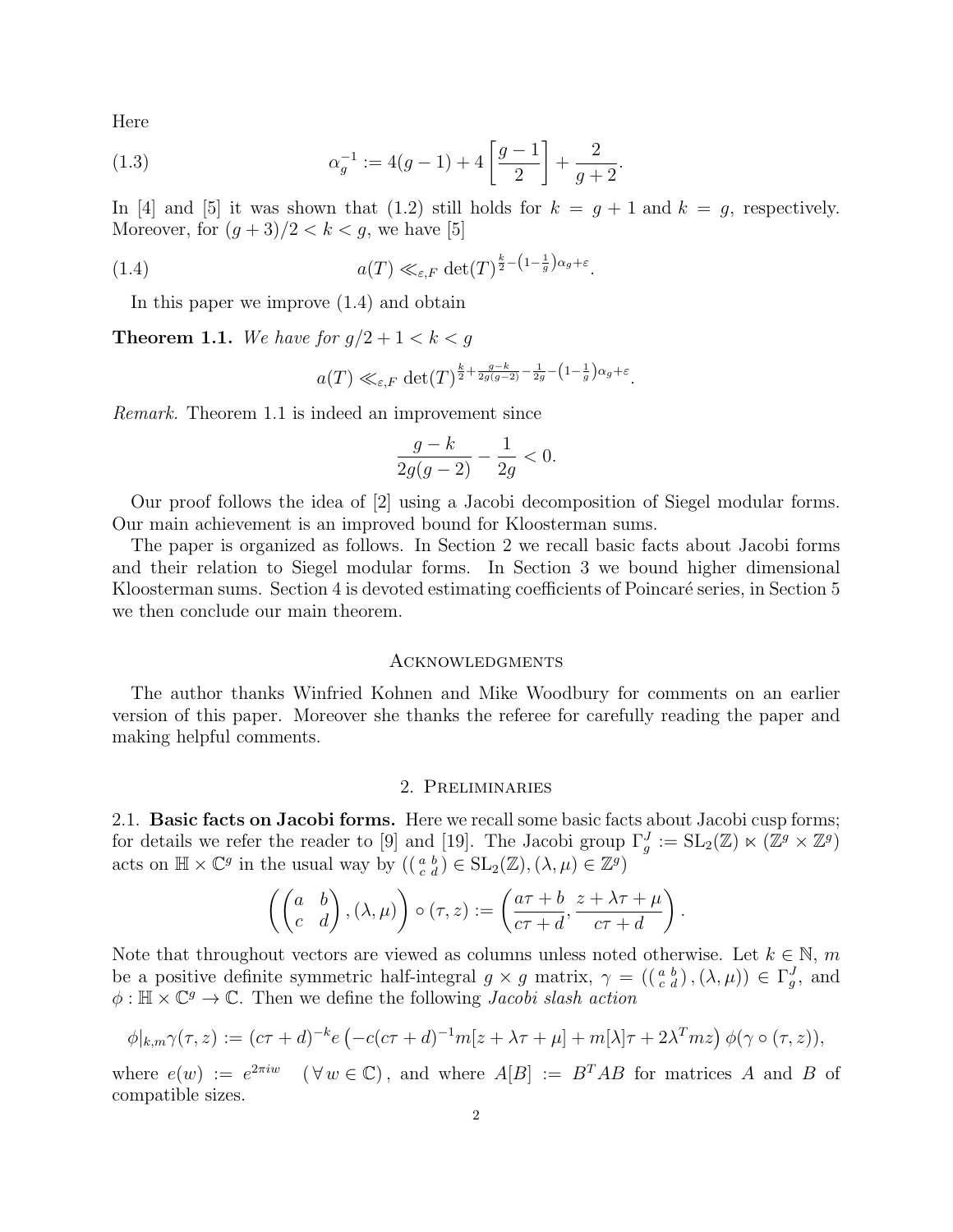A holomorphic function  $\phi : \mathbb{H} \times \mathbb{C}^g \to \mathbb{C}$  is called a *Jacobi cusp form* of weight k and index m with respect to  $\Gamma_g^J$ , if, for all  $\gamma \in \Gamma_g^J$ , we have  $\phi|_{k,m}\gamma = \phi$ , and  $\phi$  has a Fourier expansion of the form

$$
\phi(\tau, z) = \sum_{D>0} c(n, r) e\left(n\tau + r^T z\right),
$$

where  $D := \det \left( \frac{2n}{r} \frac{r^T}{2m} \right)$  with  $n \in \mathbb{N}$  and  $r \in \mathbb{Z}^g$ . We denote by  $J_{k,m}^{\text{cusp}}$  the vector space of Jacobi cusp forms.

The space  $J_{k,m}^{\text{cusp}}$  is a finite dimensional Hilbert space with the Petersson scalar product

$$
\langle \phi, \psi \rangle := \int_{\Gamma_g^J \backslash \mathbb{H} \times \mathbb{C}^g} \phi(\tau, z) \overline{\psi(\tau, z)} \exp \left(-4\pi m[y] \cdot v^{-1}\right) v^k dV_g^J,
$$

where  $dV_g^J := v^{-g-2}dudvdxdy$ ,  $\tau = u + iv$ , and  $z = x + iy$ .

2.2. Jacobi Poincaré series. We next recall certain Jacobi Poincaré series, as considered in [2]. For  $n \in \mathbb{Z}$ ,  $r \in \mathbb{Z}^g$ , and m a positive definite symmetric half-integral  $g \times g$  matrix such that  $4n > m^{-1}[r]$ , define a *Poincaré series of exponential type* by

(2.1) 
$$
P_{k,m;(n,r)}(\tau,z) := \sum_{\gamma \in \Gamma_{g,\infty}^J \backslash \Gamma_g^J} e^{n,r} \bigg|_{k,m} \gamma(\tau,z),
$$

where  $e^{n,r}(\tau,z) := e^{2\pi i (n\tau + r^T z)}$  and  $\Gamma_{g,\infty}^J := \{((\begin{smallmatrix} 1 & n \\ 0 & 1 \end{smallmatrix}), (0,\mu)) | n \in \mathbb{Z}, \mu \in \mathbb{Z}^g \}$  is the stabilizer group of  $e^{n,r}$ . For  $k > g+2$ ,  $P_{k,m;(n,r)} \in J_{k,m}^{\text{cusp}}$  and the Petersson coefficient formula holds  $(\phi \in J_{k,m}^{\text{cusp}}$  with Fourier coefficients  $c_{\phi}$ ),

(2.2) 
$$
\langle \phi, P_{k,m;(n,r)} \rangle = \lambda_{k,m,D} c_{\phi}(n,r),
$$

where

$$
\lambda_{k,m,D} := 2^{-\frac{g}{2}} \Gamma\left(k - \frac{g}{2} - 1\right) (2\pi)^{-k + \frac{g}{2} + 1} \det(2m)^{k - \frac{g+3}{2}} D^{-k + \frac{g}{2} + 1}.
$$

For  $k \leq g+2$  the Poincaré series (2.1) diverge. However there is a way to analytically continue them, using the so-called Hecke trick. We denote the corresponding functions again by  $P_{k,m;(n,r)}$ . We have [2, 4, 5]:

**Proposition 2.1.** For  $k > g/2 + 2$ , the functions  $P_{k,m;(n,r)}$  are elements of  $J_{k,m}^{\text{cusp}}$ . We have the Fourier expansions

$$
P_{k,m;(n,r)}(\tau,z) = \sum_{\substack{n' \in \mathbb{Z}, r' \in \mathbb{Z}^g \\ D' > 0}} g^{\pm}_{k,m;(n,r)}(n',r')e\left(n'\tau + r'^T z\right),
$$

where  $D' := \det \left( \frac{2n'}{r'} \frac{r'^T}{2m} \right)$  $\binom{2n'}{r'}\,\frac{r'^T}{2m}$  and

$$
g_{k,m;(n,r)}^{\pm}(n',r') := g_{k,m;(n,r)}(n',r') + (-1)^k g_{k,m;(n,r)}(n',-r')
$$

with

$$
(2.3) \quad g_{k,m;(n,r)}(n',r') := \delta_m(n,r,n',r') + 2\pi i^k \det(2m)^{-\frac{1}{2}} \left(\frac{D'}{D}\right)^{\frac{k}{2}-\frac{g}{4}-\frac{1}{2}}
$$

$$
\times \sum_{c\geq 1} e_{2c} \left(r^T m^{-1}r'\right) H_{m,c}(n,r,n',r') J_{k-\frac{g}{2}-1} \left(\frac{2\pi\sqrt{DD'}}{\det(2m)c}\right) c^{-\frac{g}{2}-1}.
$$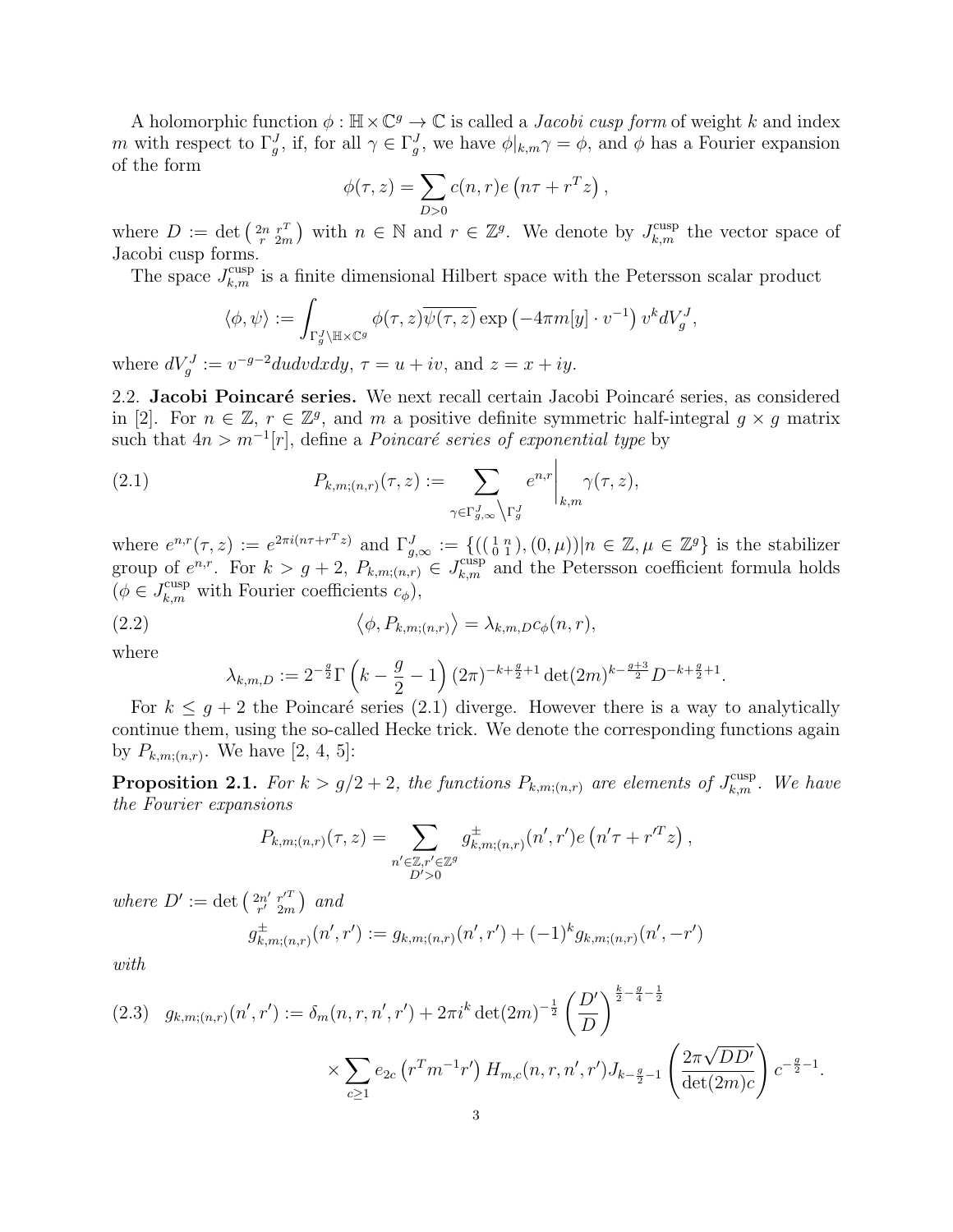Here  $e_c(x) := e^{\frac{2\pi ix}{c}},$ 

$$
\delta_m(n, r, n', r') := \begin{cases} 1 & \text{if } D' = D \text{ and } r' - r \in 2m\mathbb{Z}^g, \\ 0 & \text{otherwise} \end{cases}
$$

and the Kloosterman sums

$$
H_{m,c}(n,r,n',r') := \sum_{\substack{\lambda \pmod{c} \\ d \pmod{c}^*}} e_c \left( (m[\lambda] + r^T \lambda + n) \overline{d} + n' d + r'^T \lambda \right),
$$

where by  $\lambda$  (mod c), we mean that all components run (mod c) and d (mod c)<sup>\*</sup> sums only over  $d \pmod{c}$  which are coprime to c. Moreover formula  $(2.2)$  holds.

Remark. Note that in [2] the Kloosterman sums have a slightly different normalization.

Proposition 2.1 gives that for  $k > g/2 + 2$  the  $P_{k,m;(n,r)}$  are a generating system of  $J_{k,m}^{\text{cusp}}$ . We easily obtain, just using the Cauchy-Schwarz inequality

**Lemma 2.2.** For  $k > g/2 + 2$  and  $\phi \in J_{k,m}^{\text{cusp}}$  with Fourier coefficients  $c_{\phi}(n,r)$ , we have

$$
|c_{\phi}(n,r)| \ll_{k} |b_{n,r} (P_{k,m;(n,r)})|^{\frac{1}{2}} \frac{D^{\frac{k}{2} - \frac{g}{4} - \frac{1}{2}}}{\det(2m)^{\frac{k}{2} - \frac{1}{4}(g+3)}} ||\phi||,
$$

where  $b_{n,r}(P_{k,m;(n,r)})$  denotes the  $(n,r)$ th Fourier coefficient of the Poincaré series  $P_{k,m;(n,r)}$ .

Thus, to get bounds for the Fourier coefficients of Jacobi forms, one only has to bound the Fourier coefficients of the Poincaré series which are explicitly given in Proposition 2.1. However, we also bound coefficients of Siegel modular forms, which requires estimating  $\|\phi\|$ . The connection between Siegel modular forms and Jacobi forms is described in the next subsection.

2.3. Relation to Siegel modular forms. Let  $\mathbb{H}_g$  be the usual Siegel upper half space and write  $Z \in \mathbb{H}_g$  as  $Z = \begin{pmatrix} \tau z^T \\ z \tau' \end{pmatrix}$  with  $\tau \in \mathbb{H}$ ,  $z \in \mathbb{C}^{g-1}$ , and  $\tau' \in \mathbb{H}_{g-1}$ . Then  $F \in S_k(\Gamma_g)$ , the space of Siegel cusp forms of weight k for  $\Gamma_g$ , has a so-called Fourier Jacobi expansion of the form

$$
F(Z) = \sum_{m>0} \phi_m(\tau, z) e^{2\pi i \operatorname{tr}(m\tau')},
$$

where tr denotes the trace of a matrix and where  $m$  runs through all positive definite symmetric half-integral  $(g - 1) \times (g - 1)$  matrices. It is well-known, that the coefficients of  $\phi_m$ are Jacobi cusp forms. So bounds for the Fourier coefficients of Siegel modular forms follow from the understanding of the coefficients of Jacobi forms.

## 3. Bounding Kloosterman sums

A first step in bounding Fourier expansions of Poincaré series is to estimate certain higherdimensional Kloosterman sums which occur when restricting the Fourier coefficients of Jacobi Poincaré series to the diagonal  $(n', r') = (n, r)$ . To be more precise, we set

$$
H_{m,c}^{\pm}(n,r) := H_{m,c}(n,r,n,\pm r).
$$

To bound these, we require well-known evaluations of (generalized) Gauss sums

$$
G(a, b; c) := \sum_{\substack{n \pmod{c} \\ 4}} e_c \left( a n^2 + b n \right).
$$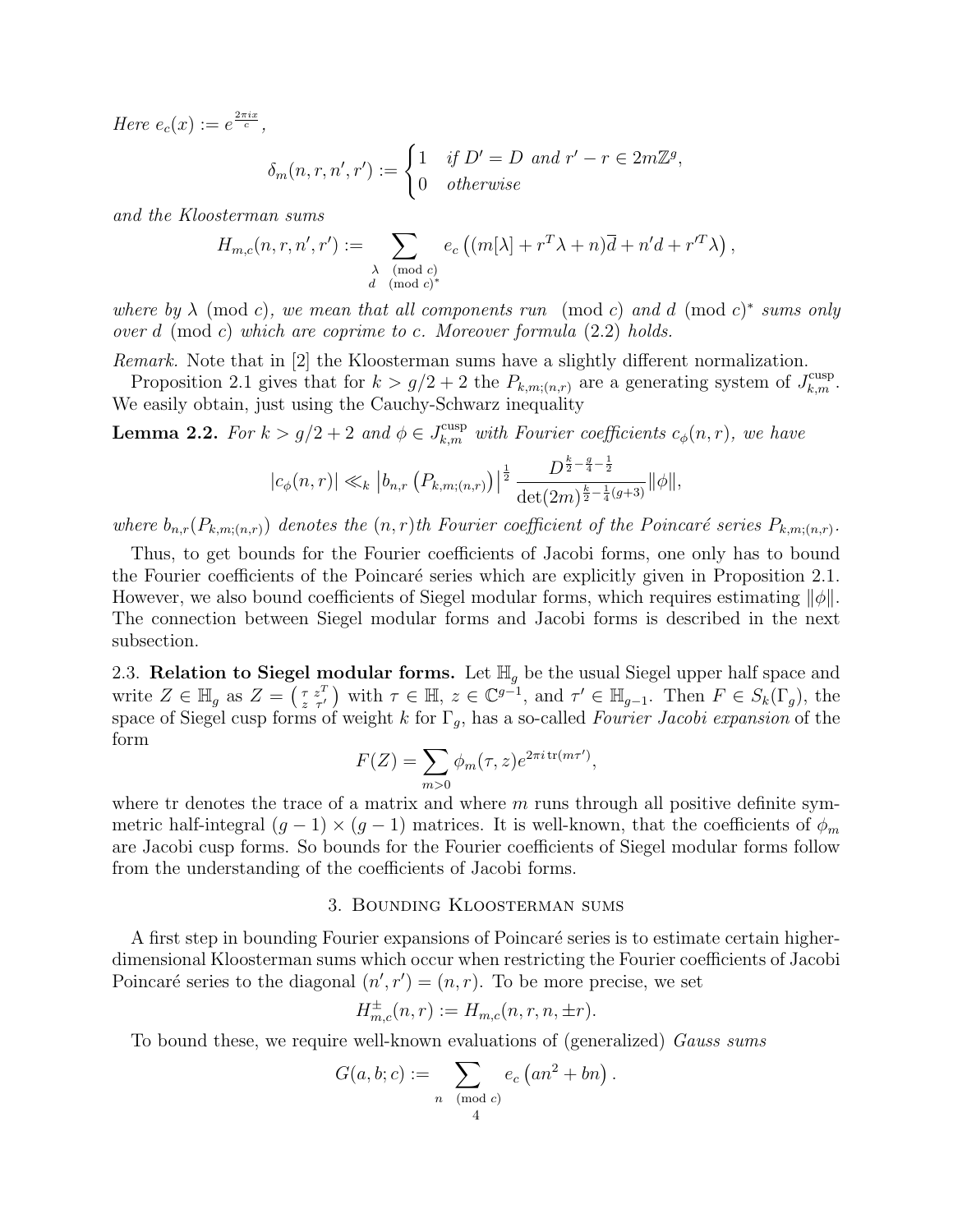**Lemma 3.1.** Let p be prime,  $a, b \in \mathbb{Z}$ ,  $\nu \in \mathbb{N}$ , and  $\alpha := \text{ord}_p(a)$ . (1) For  $\alpha > \nu$ , we have

$$
G(a, b; p^{\nu}) = \begin{cases} p^{\nu} & \text{if } b \equiv 0 \pmod{p^{\nu}}, \\ 0 & \text{otherwise.} \end{cases}
$$

- (2) For  $0 \le \alpha < \nu$ ,  $G(a, b; p^{\nu}) = 0$  unless  $b \equiv 0 \pmod{p^{\alpha}}$  in which case we have the following evaluations:
	- (i) If  $p \neq 2$  and  $b \equiv 0 \pmod{p^{\alpha}}$ , then

$$
G(a,b;p^{\nu})=p^{\frac{\alpha+\nu}{2}}\varepsilon_{p^{\nu-\alpha}}\left(\frac{a/p^{\alpha}}{p^{\nu-\alpha}}\right)e_{p^{\nu+\alpha}}\left(\overline{4a/p^{\alpha}}\right),\,
$$

where  $\overline{\ell}$  denotes the inverse of  $\ell \pmod{p^{\nu+a}}$  and  $\varepsilon_j = 1$  or i depending on whether  $j \equiv 1 \pmod{4}$  or  $j \equiv 3 \pmod{4}$ , respectively.

(ii) If  $p = 2$  and  $b \equiv 0 \pmod{p^{\alpha}}$ , then  $G(a, b; p^{\nu})$  equals

$$
\begin{cases} 2^{\nu} & \text{if } \alpha = \nu - 1 \text{ and } b \not\equiv 0 \pmod{2^{\nu}}, \\ 2^{\frac{\nu + \alpha}{2}} \left( \frac{-2^{\nu - \alpha}}{a/2^{\alpha}} \right) \varepsilon_{\frac{a}{2^{\alpha}}} (1 + i) e_{2^{\nu + \alpha + 2}} \left( -b^2 \overline{a/2^{\alpha}} \right) & \text{if } b \equiv 0 \pmod{2^{\alpha + 1}} \text{ and } \nu \equiv \alpha \pmod{2}, \\ 0 & \text{otherwise}, \end{cases}
$$

where  $\overline{\ell}$  denotes the inverse of  $\ell$  (mod  $2^{\nu+\alpha+2}$ ).

We are now ready to bound the higher-dimensional Kloosterman sums.

### Lemma 3.2. We have

$$
H_{m,c}^{\pm}(n,r) \ll 2^{\omega(c)} (D,c) c^{\frac{g+1}{2}} \det(2m)^{\frac{1}{2}},
$$

where  $\omega(c)$  denotes the number of prime divisors of c.

Proof: Our proof closely follows the one in [2]. There it was shown on page 507 that, for  $c = c_1 c_2$  with  $(c_1, c_2) = 1$ ,

$$
H_{m,c}^{\pm}(n,r) = H_{c_1m,c_2}^{\pm}(n\overline{c_1},r)H_{c_2m,c_1}^{\pm}(n\overline{c_2},r),
$$

where  $\overline{c_1}$  and  $\overline{c_2}$  are inverses of  $c_1$  and  $c_2$  modulo  $c_2$  and  $c_1$ , respectively. Thus we may assume that  $c = p^{\nu}$  with p prime and  $\nu \in \mathbb{N}$  and for simplicity we for now restrict to  $p \neq 2$ . The modifications required for  $p = 2$  follow along the same lines as in [2].

Since a non-degenerate binary quadratic form over  $\mathbb{Z}_p$  ( $p \neq 2$ ) is diagonalizable, we may assume that  $m = \text{diag}(m_1, \ldots, m_g)$  is a diagonal matrix. Set  $\mu_j := \text{ord}_p(m_j)$   $(1 \leq j \leq g)$ . We assume without loss of generality that  $\nu \leq \mu_j$  for  $1 \leq j \leq \ell$  and  $\nu > \mu_j$  for  $\ell + 1 \leq j \leq g$ . Write  $r = (r_1, \ldots, r_g)$ . From (18) of [2], we conclude that

$$
H_{m,p^{\nu}}^{\pm}(n,r)=\sum_{d\pmod{p^{\nu}}^*}e_{p^{\nu}}\left(n\left(d+\overline{d}\right)\right)\prod_{j=1}^g\sum_{\lambda_j\pmod{p^{\nu}}}e_{p^{\nu}}\left(\left(m_j\lambda_j^2+r_j\lambda_j\right)\overline{d}\pm r_j\lambda_j\right).
$$

The sum on  $\lambda_j$  equals  $G(m_j, r_j(\bar{d} \pm 1); p^{\nu})$  and we may use Lemma 3.1 to evaluate it. For  $1 \leq j \leq \ell$ , we have

$$
G(m_j, r_j(\overline{d} \pm 1); p^{\nu}) = \begin{cases} p^{\nu} & \text{if } r_j(\overline{d} \pm 1) \equiv 0 \pmod{p^{\nu}}, \\ 0 & \text{if } r_j(\overline{d} \pm 1) \not\equiv 0 \pmod{p^{\nu}}. \end{cases}
$$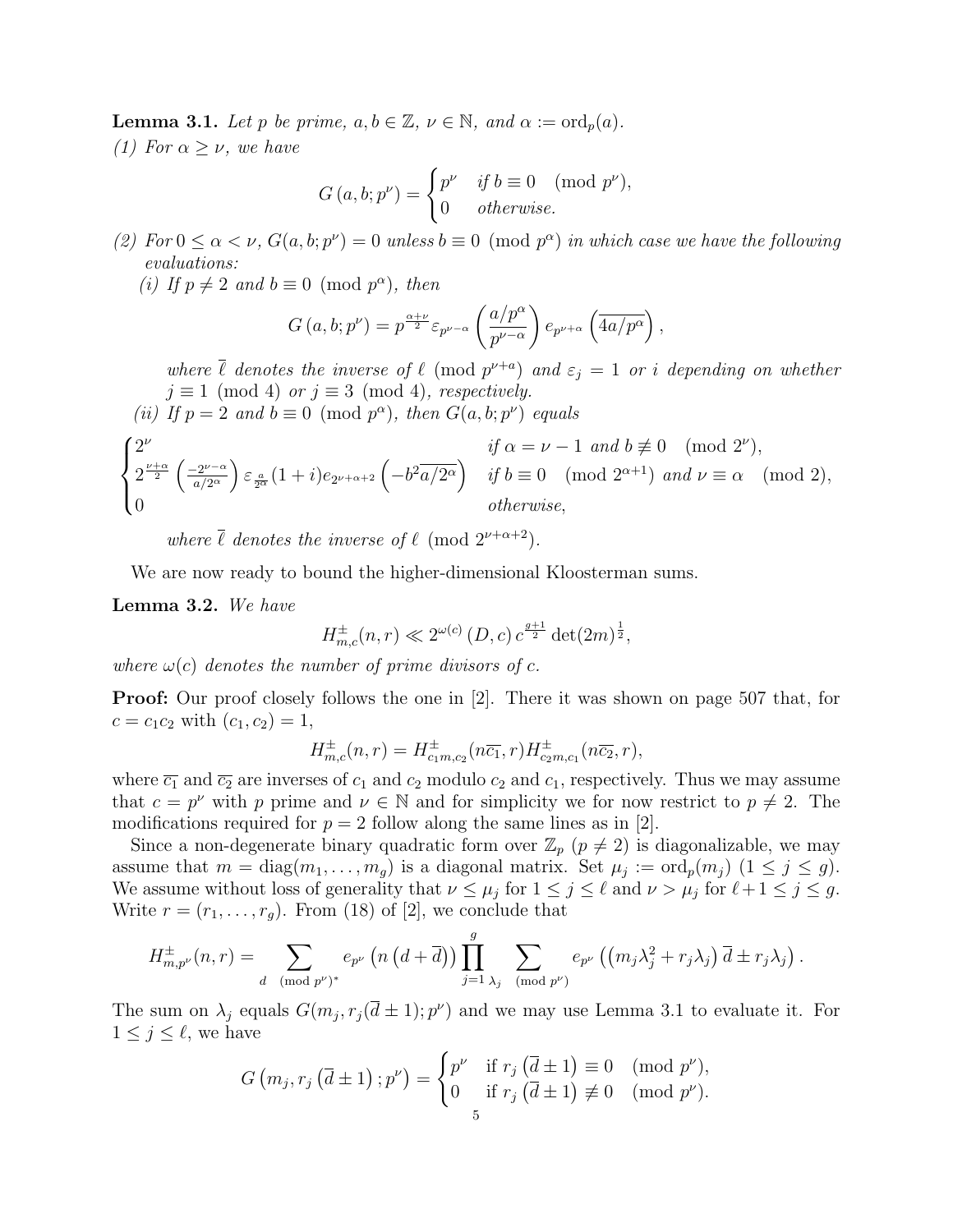For  $\ell + 1 \leq j \leq g$ , the Gauss sum equals

$$
\begin{cases} p^{\frac{\nu+\mu_j}{2}} \varepsilon_{p^{\nu-\mu_j}} \left( \frac{m_j/p^{\mu_j}}{p^{\nu-\mu_j}} \right) e_{p^{\nu+\mu_j}} \left( -r_j^2 \left( \overline{d} \pm 1 \right)^2 \overline{4 \frac{m_j}{p^{\mu_j}}} \right) & \text{if } r_j \left( \overline{d} \pm 1 \right) \equiv 0 \pmod{p^{\nu_j}}, \\ 0 & \text{if } r_j \left( \overline{d} \pm 1 \right) \not\equiv 0 \pmod{p^{\nu_j}}. \end{cases}
$$

Thus  $H_{m,p}^{\pm}(n,r)$  becomes (3.1)

$$
p^{\nu \ell} \sum_{\substack{d\pmod{p^{\nu}} \\ r_j(\overline{d}\pm 1) \equiv 0\pmod{p^{\nu}} \\ r_j(\overline{d}\pm 1) \equiv 0\pmod{p^{\mu_j}} \\ (\bmod{p^{\nu}})(1\leq j\leq \ell)}} \prod_{j=\ell+1}^{g} \varepsilon_{p^{\nu-\mu_j}} \left(\frac{m_j/p^{\nu_j}}{p^{\nu-\mu_j}}\right) p^{\frac{\nu+\mu_j}{2}} e_{p^{\nu+\mu_j}} \left(-r_j^2 \left(\overline{d}\pm 1\right)^2 \overline{4\frac{m_j}{p^{\mu_j}}}\right).
$$

We now consider whether  $p^{\nu} \mid D$  or not.

If  $p^{\nu} \mid D$ , then we have  $(D, p^{\nu}) = p^{\nu}$ . We bound (3.1) trivially, yielding

$$
\left|H^{\pm}_{m,p^{\nu}}(n,r)\right| \leq p^{\nu\ell} \cdot p^{\nu} \cdot p^{\frac{\nu}{2}(g-\ell)} p^{\frac{1}{2}\sum_{j=\ell+1}^{g} \mu_j} = (D,p^{\nu}) p^{\frac{\nu g}{2} + \frac{\nu \ell}{2} + \frac{1}{2}\sum_{j=\ell+1}^{g} \mu_j}.
$$

Now

$$
p^{\frac{\nu g}{2} + \frac{\nu}{2}} = c^{\frac{g+1}{2}}, \quad p^{\frac{\nu \ell}{2} + \frac{1}{2} \sum_{j=\ell+1}^g \mu_j} \leq p^{\frac{1}{2} \sum_{j=1}^g \mu_j} \leq \det(2m)^{\frac{1}{2}}, \quad p^{-\frac{\nu}{2}} \leq 1,
$$

giving the claim in this case.

If  $p^{\nu} \nmid D$ , then we use that

(3.2) 
$$
D = \frac{1}{2} \det(2m) \left(4n - m^{-1}[r]\right),
$$

which follows from the Jacobi decomposition. This gives that  $p^{\nu}$  divides at most one of the  $m_j$ . There are two cases to distinguish depending on whether  $p^{\nu}$  divides one of the  $m_j$  or none.

We first assume  $\nu > \mu_j$  for  $1 \leq j \leq g$ . In (27) of [2] it was shown that

$$
\left|H_{m,c}^{\pm}(n,r)\right| \leq 2p^{\frac{\nu(g+1)}{2}}\left(D,p^{\nu}\right) \leq 2c^{\frac{g+1}{2}}\left(D,p^{\nu}\right).
$$

This implies the claim in this case.

Finally we consider the case that  $p^{\nu}$  divides exactly one  $m_j$  and we may assume without loss of generality that  $\mu_g \geq \nu$ . Let  $\kappa := \max\{0, \nu - \rho_g, \mu_1 - \rho_1, \cdots, \mu_{g-1} - \rho_{g-1}\}\)$ , where  $\rho_j = \text{ord}(r_j) (1 \leq j \leq g)$  and let  $\lambda := \text{ord}_p(D)$ . It is shown in the first displayed formula on page 509 of [2] that

(3.3) 
$$
\left| H_{m,c}^{\pm}(n,r) \right| \leq p^{2\nu - \kappa} \prod_{j=1}^{g-1} p^{\frac{1}{2}(\nu + \mu_j)} = p^{\frac{\nu(g+1)}{2} + \nu - \kappa} p^{\frac{1}{2} \sum_{j=1}^{g-1} \mu_j}.
$$

We next analyze (3.2). Since  $m^{-1} = \text{diag}(m_1^{-1}, \dots, m_g^{-1})$ , we obtain, since  $p^{\nu} | m_g$ ,

$$
D = 2^{g+1} n \prod_{j=1}^{g} m_j - 2^{g-1} \sum_{\substack{j=1 \ \ell \neq j}}^{g} r_j^2 \prod_{\substack{\ell=1 \ \ell \neq j}}^{g} m_j \equiv -2^{g-1} r_g^2 \prod_{j=1}^{g-1} m_j \pmod{p^{\nu}}.
$$

Thus, since  $\lambda < \nu$ ,

$$
\lambda = \sum_{j=1}^{g-1} \mu_j + 2\rho_g.
$$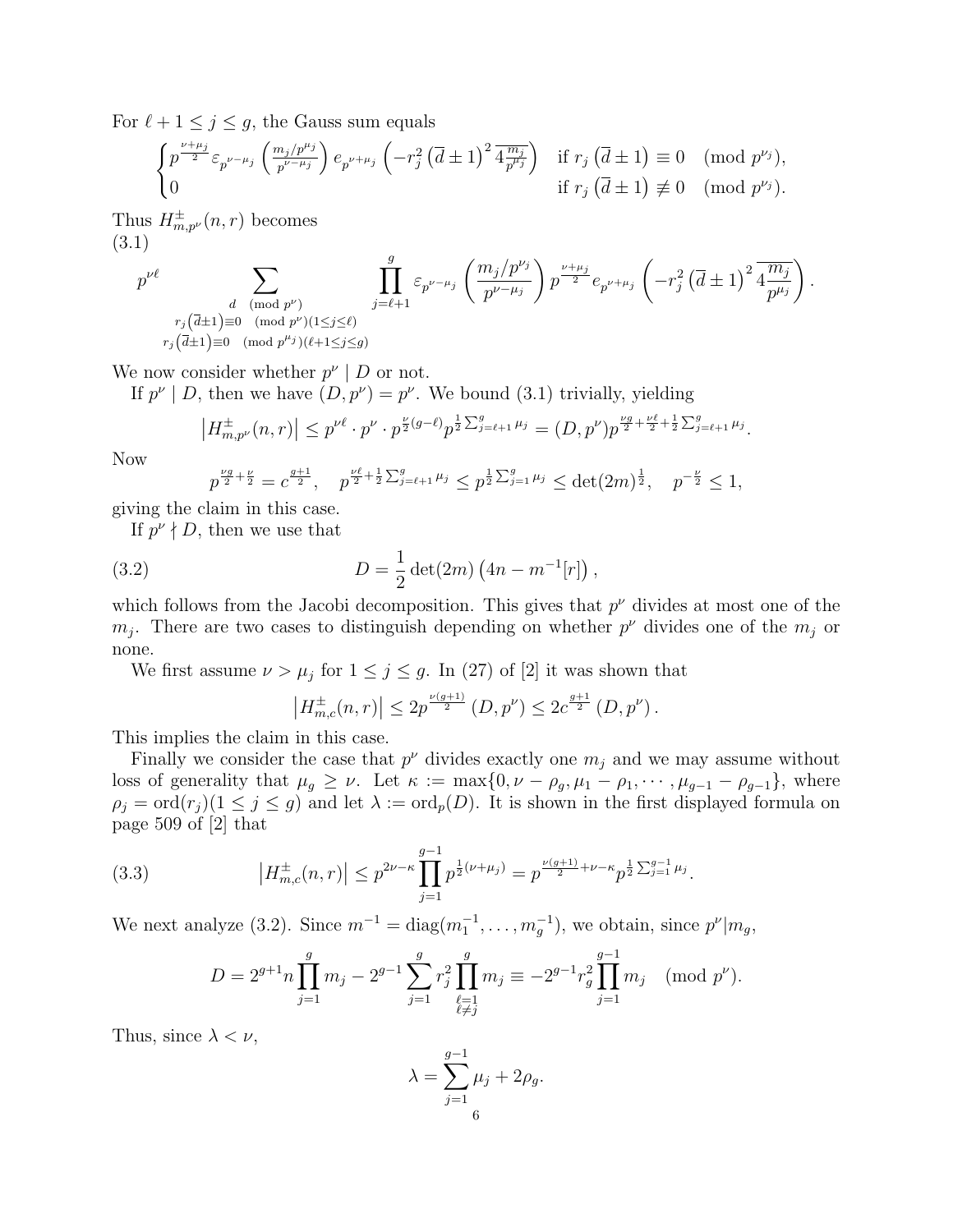Moreover, from the definition of  $\kappa$ , we obtain that  $\kappa \geq \nu - \rho_g$ . Thus, by (3.3),

$$
\left| H_{m,c}^{\pm}(n,r) \right| \le p^{\frac{\nu}{2}(g+1)+\frac{1}{2}\sum_{j=1}^{g-1}\mu_j + \rho_g} = p^{\frac{\nu}{2}(g+1)+\frac{\lambda}{2}} = c^{\frac{g+1}{2}}(D,C)^{\frac{1}{2}} \le c^{\frac{g+1}{2}}(D,c).
$$
  
This finishes the proof.

## 4. BOUNDING COEFFICIENTS OF POINCARÉ SERIES

In this section, we estimate the Fourier coefficients  $b_{n,r}$  of  $P_{k,m;(n,r)}$ . This is of independent interest for obtaining bounds for Fourier coefficients of Jacobi forms.

**Theorem 4.1.** Assume that  $k \in \mathbb{N}$  satisfies  $(q+3)/2 < k < q$ . Then, with notation as above,

$$
b_{n,r}\left(P_{k,m;(n,r)}\right) \ll \left(1+\frac{D^{\frac{g}{2}+\varepsilon}}{\det(2m)^{\frac{g+1}{2}}}\left(1+D^{k-g-1}\det(2m)^{-k+g+1+\frac{1}{g-1}(-k+g+1)+\varepsilon}\right)\right).
$$

**Proof:** We use the explicit representation of  $b_{n,r}$  given in Proposition 2.1. Recall that  $n' = n$ and  $r' = r$  and thus  $D' = D$ . The first term in (2.3) yields the first term in the bound in Theorem 4.1. Thus, we have to bound

$$
f_m(n,r) := \sum_{c \ge 1} |H_{m,c}^{\pm}(n,r)| J_{k-\frac{g}{2}-1} \left(\frac{2\pi D}{\det(2m)c}\right) c^{-\frac{g}{2}-1}.
$$

We may rewrite

$$
f_m(n,r) = \sum_{d|D} \sum_{\substack{c \ge 1 \\ (c, \frac{D}{d}) = 1}} (cd)^{-\frac{g}{2}-1} |H_{m,dc}^{\pm}(n,r)| J_{k-\frac{g}{2}-1} \left(\frac{A}{c}\right),
$$

where  $A = A_d := \frac{2\pi D}{d \det(2m)}$ . To bound the inner sum, we split it into three pieces: a part with  $c \leq A$ , a contribution from  $A \leq c \leq B$ , and a piece with  $c \geq B$ , with B to be determined later. Note that the range of any of these sums is allowed to be empty. We require the bounds for Kloosterman sums from Section 3 as well as the following estimates

(4.1) 
$$
\left|H_{m,c}^{\pm}(n,r)\right| \ll c^{g+\varepsilon}(D,c),
$$

(4.2) 
$$
J_{\ell}(t) \ll_{\ell} \min \left\{ t^{-\frac{1}{2}}, t^{\ell} \right\}.
$$

The bound (4.1) follows from Lemma 2 of [2] whereas (4.2) is standard.

To bound the part with  $c \leq A$ , we use (4.1) with dc instead of c and the first estimate in  $(4.2)$ . This gives the contribution for the sum on c

$$
A^{-\frac{1}{2}}d^{\frac{g}{2}+\varepsilon}\sum_{1\leq c\leq A}c^{\frac{g}{2}-\frac{1}{2}+\varepsilon}\ll A^{\frac{g}{2}+\varepsilon}d^{\frac{g}{2}+\varepsilon}\ll \left(\frac{D}{\det(2m)}\right)^{\frac{g}{2}+\varepsilon}
$$

.

Upon multiplying by  $\det(2m)^{-\frac{1}{2}}$ , this yields the second summand in the bound in Theorem 4.1.

Next we estimate the part with  $A \leq c \leq B$ . For this, we use (4.1) and the second estimate in (4.2). This gives the contribution, using that  $k < g$ ,

$$
A^{k-\frac{g}{2}-1}d^{\frac{g}{2}+\varepsilon}\sum_{A\leq c\leq B}c^{-k+g+\varepsilon}\ll A^{k-\frac{g}{2}-1}d^{\frac{g}{2}+\varepsilon}B^{-k+g+1+\varepsilon}.
$$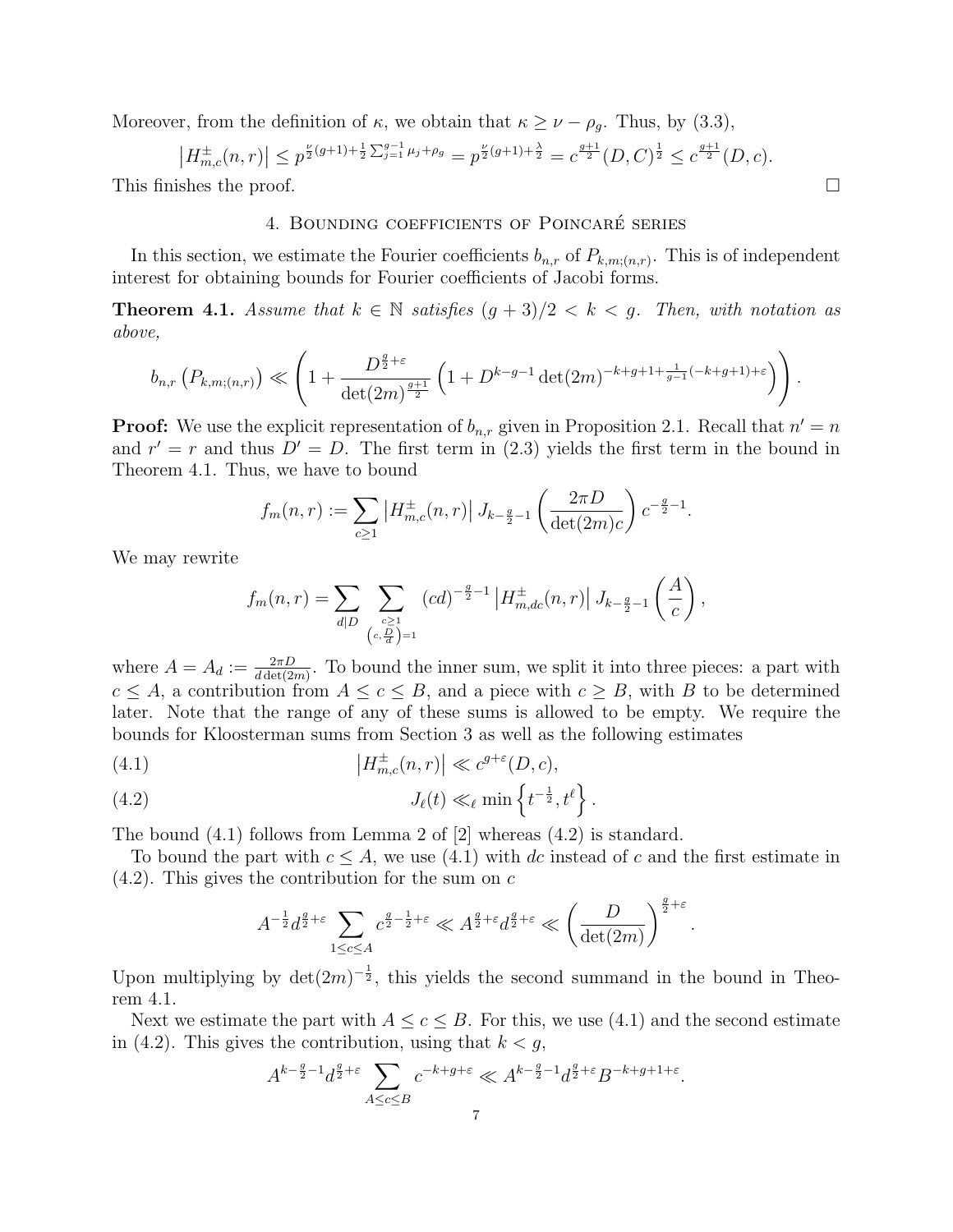Finally, we estimate the piece with  $c \geq B$ . For this, we use Lemma 3.2 and the second estimate in (4.2). This gives the bound

$$
A^{k-\frac{g}{2}-1}d^{\frac{1}{2}}\det(2m)^{\frac{1}{2}}\sum_{c\geq B}2^{\omega(c)}c^{\frac{g+1}{2}-k}\ll B^{\frac{g+3}{2}-k+\varepsilon}A^{k-\frac{g}{2}-1}d^{\frac{1}{2}}\det(2m)^{\frac{1}{2}}
$$

since  $k > (g + 3)/2$ .

Now, to minimize the error, we choose B such that the second and third error agree (up to  $\varepsilon$  exponents). One can show that this is the case for

$$
B = d^{-1} \det(2m)^{\frac{1}{g-1}}.
$$

Plugging back in gives the claim after multiplying by  $\det(2m)^{-\frac{1}{2}}$ 

### 5. Proof of theorem 1.1

In this section we use the previous bounds with  $g \mapsto g - 1$  and  $\phi = \phi_m$ , where  $\phi_m$  comes from the Jacobi coefficients of a Siegel modular form. We recall the following bound from Proposition 2 of [2].

**Lemma 5.1.** If  $\phi_m$  is the mth Fourier-Jacobi coefficient of a Siegel modular form F, then

$$
||\phi_m|| \ll_{\varepsilon,F} \det(2m)^{\frac{k}{2}-\alpha_g+\varepsilon} \qquad (\varepsilon>0),
$$

where  $\alpha_g$  is defined in (1.3).

We are now ready to prove Theorem 1.1

Proof of Theorem 1.1: By Lemma 2.2 and Lemma 5.1,

$$
a(T) \ll |b_{n,r} (P_{k,m;(n,r)})|^{\frac{1}{2}} D^{\frac{k}{2} - \frac{g}{4} - \frac{1}{4}} \det(2m)^{\frac{g}{4} + \frac{1}{2} - \alpha_g + \varepsilon}.
$$

Theorem 4.1 then yields

$$
a(T) \ll \left(\det(2m)^{-\frac{g}{2}}f(m, D)\right)^{\frac{1}{2}} D^{\frac{k}{2}-\frac{g}{4}-\frac{1}{4}} \det(2m)^{\frac{g}{4}+\frac{1}{2}-\alpha_g+\varepsilon},
$$

where

$$
f(m, D) := \det(2m)^{\frac{g}{2}} + D^{\frac{g-1}{2} + \varepsilon} \left( 1 + D^{k-g} \det(2m)^{-k+g+\frac{1}{g-2}(-k+g)+\varepsilon} \right).
$$

Define

$$
m_{g-1}(T) := \min \{ T[U] |_{g-1} \mid U \in \mathrm{GL}_g(\mathbb{Z}) \},
$$

where  $T[U]|_{q-1}$  denotes the determinant of the leading  $(q-1)$ -rowed submatrix of  $T[U]$ . Since both sides of the bound in Theorem 1.1 are invariant under replacing T by  $T[U]$  $(U \in GL_q(\mathbb{Z}))$ , we may assume that  $T = \begin{pmatrix} n & r^T/2 \\ r/2 & m \end{pmatrix}$ r/2 m with det $(m) = m_{g-1}(T)$ . Now, by reduction theory,

$$
\det(m) = m_{g-1}(T) \ll D^{1-\frac{1}{g}}.
$$

It is easy to see that the powers of  $det(m)$  in  $f(m, D)$  are all non-negative. So we may replace  $\det(m)$  by  $D^{1-\frac{1}{g}}$  in this expression. One can then show that the last term in  $f(m, D)$ is dominant. This gives

$$
a(T) \ll \det(2m)^{\frac{1}{2}-\alpha_g+\varepsilon} D^{\frac{k}{2}-\frac{1}{2}+\frac{g-k}{2g(g-2)}+\varepsilon}.
$$
  
the theorem since  $1/2 - \alpha_s > 0$ .

This yields the claim of the theorem since  $1/2 - \alpha_g > 0$ .

 $\frac{1}{2}$ .